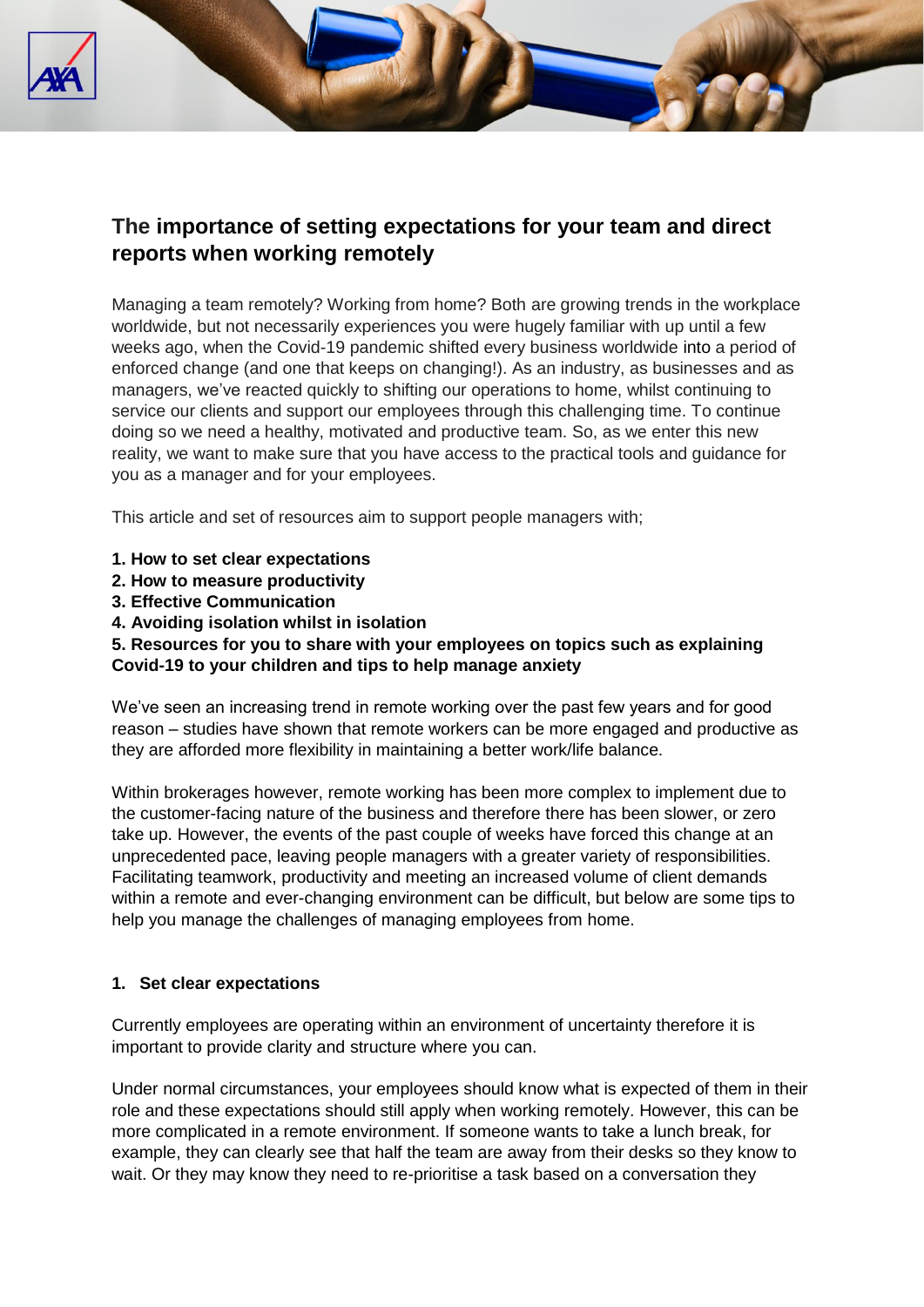

overhear. An office environment lends itself to unstructured communication, but when your team are remote, you may need to adopt a more direct management style.

To avoid grey areas, clearly communicate your expectations to your team:

- what are their working hours?
- when do you expect them to be available?
- how often should they take breaks and should they let you know when they do?
- how are they expected to communicate and how often?

In an office environment it's normal for employees to pop away from their desk to make tea and coffee or have a chat with their co-workers, so the same rules should apply at home. Encourage regular breaks and social interaction but also set clear boundaries and let them know what behaviours would give you cause for concern.

It might feel like you're stating the obvious but being explicit in your expectations can help your employees feel more secure and alleviate anxiety. It also avoids the risk of anyone feeling like they need to be 'available' over and above their working hours just because they are operating in a different environment.

#### **2. Measuring productivity**

The traditional approach of employees being at their desks from 9 to 5 will be difficult to maintain across the board. Many of your team members will have caring responsibilities (either for children, elderly or 'at risk' relatives) and simply won't have the capacity to put in the same hours or may be working in an environment heavy with distractions.

One way to manage this is to switch your focus to 'output' rather than 'time spent'. Agree the tasks that need to be done for the day/week, set goals and deadlines and allow your employees to manage their own time to achieve results.

Goals should always be aligned to the company's overall mission and values, but during this time you may have a specific focus or challenge, such as an increased volume of policy cancellations or clients querying their business interruption cover. Give some consideration to the metrics you want to use when measuring employee productivity – what are the key objectives you need to achieve and how will you measure them? If you need your team to get through high-volume work quickly, then you could allocate each person a daily target, but if your focus is on excellent client service you could ask them to provide examples each week of where they've exceeded a client's expectations. It might also be more efficient for you to set team/group objectives if you are short of time.

Where possible you should give your team the flexibility to do what works for them, such as working early mornings or evenings to free up some time through the day if they need it. In these scenarios, keep an honest and open dialogue to ensure that those trying to balance multiple responsibilities are not burning themselves out through trying to do too much.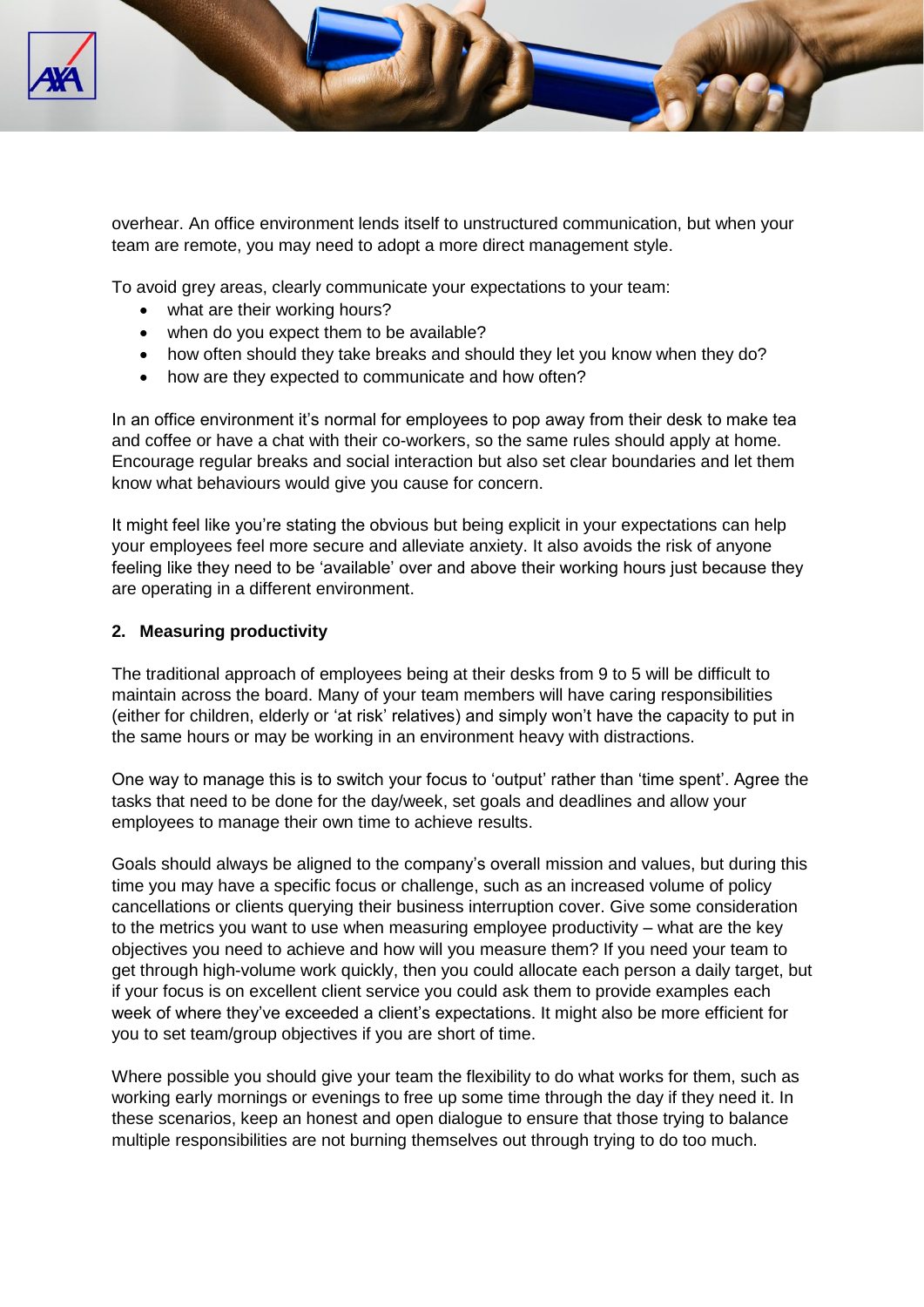

It might be the case that your clients' working hours or expectations have also changed as they too try to adapt to the current situation, so there may be scope for flexibility even with client-facing roles.

### **Assessing vulnerability and potential challenges**

The Covid-19 situation will impact each person differently and your team's productivity will be influenced by many factors, such as health, home schooling and caring for vulnerable dependants both within and out-with the household.

By understanding each of your team member's individual circumstances, you can identify any potential pitfalls, challenges and areas in which they may need additional support. What is their home situation and what effect could it have on their health, working hours and productivity? For example, an employee who lives alone with no children may not usually have responsibilities that affect their working life, but may now be the primary carer for a typically self-sufficient individual outside of their household who is required to self-isolate.

In order to help you assess these challenges, we have included an easy template for you to complete for your team. This will allow you to understand each employee's circumstances and keep track of changing events as they unfold to ensure you remain aware of the influencing factors affecting their health, wellbeing and work performance.

# **Employee situation and vulnerability tracker - [Download template here](https://www2.axa-insurance.co.uk/l/471271/2020-04-15/3kd6f6/471271/116747/Covid_19_Employee_situation_and_vulnerability_template.docx)**

#### **3. Communicate effectively**

Effective communication is arguably the most important element in managing people, however having all or some of your team members operating remotely makes this key task even more challenging.

Agreeing a schedule of communication for individual and team meetings can be helpful and where possible, try to use video or voice calls rather than emailing. The tone and content of emails or text messages can often be misconstrued, whereas face to face contact allows you to pick up on non-verbal signals such as body language and facial expressions.

Be honest about your own circumstances and the challenges you are facing as this may encourage your team members to be open with you. Ask open-ended questions to seek their input rather than waiting for them to come to you.

During this time, both you and your team may be experiencing 'comms overload'. Company wide emails, instant messages on digital communications platforms, changes to processes and procedures and news updates may be overwhelming. Take the time to discuss any email communications with your team to ensure that they have been read and understood correctly and allow them to ask questions. If there are questions that you can't answer, be as honest as you can, let them know that you'll try to find out and will get back to them. Open